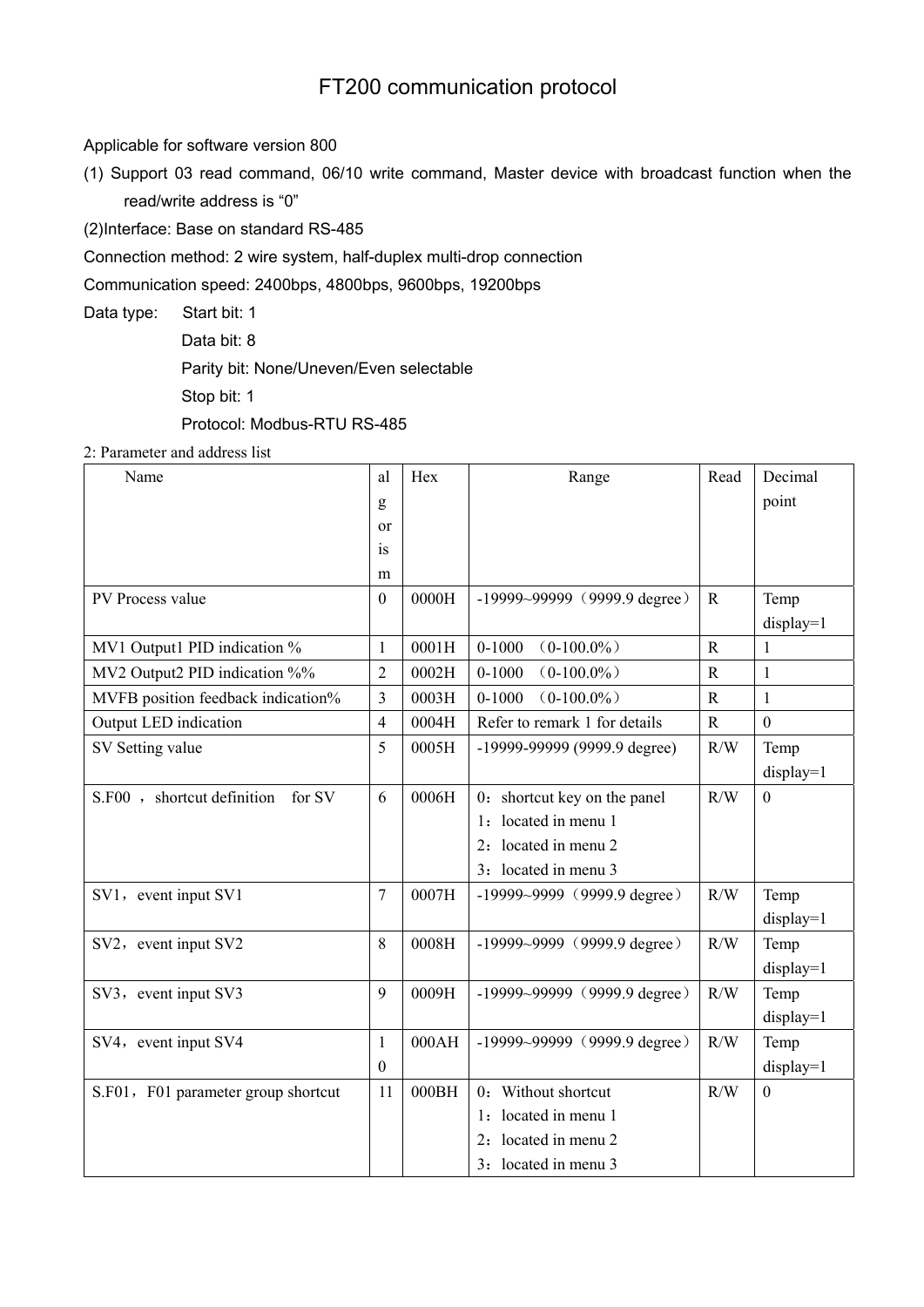| AT Auto-tuning                      | $\mathbf{1}$             | 000CH | 0: Auto-tuning off                      | R/W          | $\boldsymbol{0}$ |
|-------------------------------------|--------------------------|-------|-----------------------------------------|--------------|------------------|
|                                     | $\overline{2}$           |       | 1: Auto-tuning on                       |              |                  |
| AM.RS Control mode selection        | 1                        | 000DH | 0: PID control                          | R/W          | $\mathbf{0}$     |
|                                     | 3                        |       | 1: Manual control                       |              |                  |
|                                     |                          |       | 2: STOP                                 |              |                  |
|                                     |                          |       | 5: End status                           |              |                  |
| AL1 alarm 1 value                   | 1                        | 000EH | $-19999 - 99999$ (9999.9 degree)        | R/W          | Temp             |
|                                     | 4                        |       |                                         |              | display=1        |
| alarm two value<br>AL2              | $\mathbf{1}$             | 000FH | $-19999-99999$ (9999.9 degree)          | R/W          | Temp             |
|                                     | 5                        |       |                                         |              | display=1        |
| Spare, reserved for future use      | $\mathbf{1}$             | 0010H |                                         |              |                  |
|                                     | 6                        |       |                                         |              |                  |
| UAd device address                  | 1                        | 0011H | $0 - 255$                               | $\mathbb{R}$ | $\boldsymbol{0}$ |
|                                     | 7                        |       |                                         |              |                  |
| S.F02, F02 parameter group shortcut | $\mathbf{1}$             | 0012H | 0: Without shortcut                     | R/W          | $\boldsymbol{0}$ |
|                                     | 8                        |       | 1: located in menu 1                    |              |                  |
|                                     |                          |       | 2: located in menu 2                    |              |                  |
|                                     |                          |       | 3: located in menu 3                    |              |                  |
| Spare, reserved for future use      | 1                        | 0013H |                                         |              |                  |
|                                     | 9                        |       |                                         |              |                  |
| <b>RAMP</b><br>ramp up rate         | $\overline{2}$           | 0014H | 0-9999(0.0~999.9                        | R/W          | $\mathbf{1}$     |
|                                     | 0                        |       | degree/minute)                          |              |                  |
| T1 soak time                        | $\overline{2}$           | 0015H | 0-9999 second or minutes                | R/W          | $\boldsymbol{0}$ |
|                                     | 1                        |       |                                         |              |                  |
| S.F03, F03 parameter group shortcut | $\overline{2}$           | 0016H | 0: Without shortcut                     | R/W          | $\mathbf{0}$     |
|                                     | $\overline{c}$           |       | 1: located in menu 1                    |              |                  |
|                                     |                          |       | located in menu 2<br>2:                 |              |                  |
|                                     |                          |       | 3: located in menu 3                    |              |                  |
| SC input offset                     | $\overline{2}$           | 0017H | $-1999-9999$ (999.9 degree)             | R/W          | Temp             |
|                                     | 3                        |       |                                         |              | display=1        |
| P1 for group 1 PID,P VALUE          | $\overline{2}$           | 0018H | $0-8000$ (0.0-800.0 degree)             | R/W          | Temp             |
|                                     | $\overline{\mathcal{A}}$ |       |                                         |              | $display=1$      |
| I1 for group 1 PID, I VALUE         | $\overline{2}$           | 0019H | $0-3600$ (seconds)                      | R/W          | $\boldsymbol{0}$ |
|                                     | 5                        |       |                                         |              |                  |
| D1 for group 1 PID D VALU           | $\overline{2}$           | 001AH | $0-3600$ (seconds)                      | R/W          | $\boldsymbol{0}$ |
|                                     | 6                        |       |                                         |              |                  |
| Built-in timer display              | $\overline{2}$           | 001BH | 0-9999                                  | $\mathbf R$  | $\boldsymbol{0}$ |
|                                     | 7                        |       |                                         |              |                  |
| ATVL auto-tuning reset windup       | $\overline{2}$           | 001CH | $-19999 - 99999$ (9999.9 degree)        | R/W          | Temp             |
|                                     | 8                        |       |                                         |              | $display=1$      |
| CYT1 Cycle time for #1 PID group    | $\overline{2}$           | 001DH | $0-100$ (second)                        | R/W          | $\boldsymbol{0}$ |
|                                     | 9                        |       |                                         |              |                  |
| HYS1 for #1 PID group               | 3                        | 001EH | $1 \sim 9000$ (0.1 $\sim 900.0$ degree) | R/W          | Temp             |
|                                     | $\boldsymbol{0}$         |       |                                         |              | $display=1$      |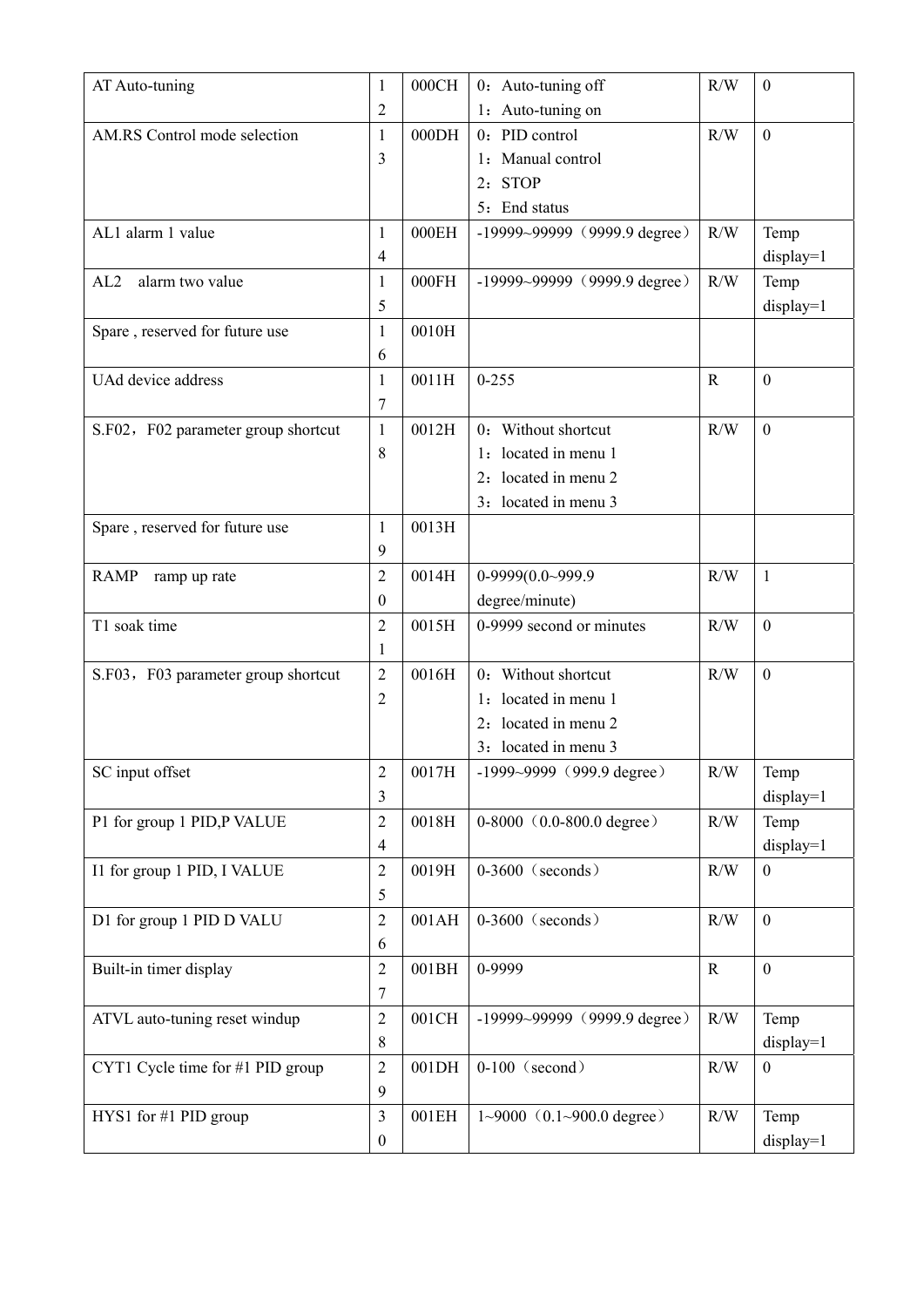| rSt1 for #1 PID group                      | 3                        | 001FH | $-1999-1999$ (199.9 degree)             | R/W | Temp                |
|--------------------------------------------|--------------------------|-------|-----------------------------------------|-----|---------------------|
|                                            | 1                        |       |                                         |     | $display=1$         |
| OPL1 Output lower limit for #1 PID         | $\overline{3}$           | 0020H | $0 - 1000$<br>$(0-100.0\%)$             | R/W | 1                   |
| group                                      | 2                        |       |                                         |     |                     |
| OPH1 Output higher limit for #1 PID        | $\overline{3}$           | 0021H | $(0-100.0\%)$<br>$0 - 1000$             | R/W | $\mathbf{1}$        |
| group                                      | 3                        |       |                                         |     |                     |
| bUF1 soft-start for #1 group PID group     | $\overline{3}$           | 0022H | $0 - 1000$<br>$(0-100.0\%)$             | R/W | $\mathbf{1}$        |
|                                            | $\overline{\mathcal{A}}$ |       |                                         |     |                     |
| PKo1 output rate for manual output after   | 3                        | 0023H | $(0-100.0\%)$<br>$0 - 1000$             | R/W | 1                   |
| power on                                   | 5                        |       |                                         |     |                     |
| reserved                                   | 3                        | 0024H |                                         |     |                     |
|                                            | 6                        |       |                                         |     |                     |
| OLAP overlap area for heating+cooling      | 3                        | 0025H | $0 \sim 1000$ (0.0 $\sim$ 100.0 degree) | R/W | Temp                |
| mode<br>GAP2 offset for SV of cooling side | 7<br>3                   | 0026H | $0-2000$ $(0.0-200.0$ degree)           | R/W | $display=1$<br>Temp |
|                                            | 8                        |       |                                         |     | display=1           |
| P2 for group 2 PID, P VALUE                | 3                        | 0027H | $0-8000$ (0.0-800.0 degree)             | R/W | Temp                |
|                                            | 9                        |       |                                         |     | display=1           |
| I2 for group 2 PID, I VALUE                | $\overline{4}$           | 0028H | $0-3600$ (second)                       | R/W | $\boldsymbol{0}$    |
|                                            | $\boldsymbol{0}$         |       |                                         |     |                     |
| D2 for group 2 PID D VALU                  | $\overline{4}$           | 0029H | $0-3600$ (second)                       | R/W | $\boldsymbol{0}$    |
|                                            | 1                        |       |                                         |     |                     |
| Manual output rate                         | 4                        | 002AH | $0 - 1000$<br>$(0-100.0\%)$             | R/W | 1                   |
|                                            | $\overline{2}$           |       |                                         |     |                     |
| CYT2 Cycle time for #2 PID group           | $\overline{4}$           | 002BH | $0-100$ (second)                        | R/W | $\mathbf{0}$        |
|                                            | 3                        |       |                                         |     |                     |
| $HYS2$ for #1 PID group                    | $\overline{4}$           | 002CH | $1 \sim 9000$ (0.1 $\sim 900.0$ degree) | R/W | Temp                |
|                                            | 4                        |       |                                         |     | $display=1$         |
| rSt2 for #1 PID group                      | 4                        | 002DH | $-1999-1999$ (199.9 degree)             | R/W | Temp                |
|                                            | 5                        |       |                                         |     | display=1           |
| OPL2 Output lower limit for #2 PID         | $\overline{4}$           | 002EH | $(0-100.0\%)$<br>$0 - 1000$             | R/W | $\mathbf{1}$        |
| group                                      | 6                        |       |                                         |     |                     |
| OPH2 Output higher limit for #2 PID        | 4                        | 002FH | $0 - 1000$<br>$(0-100.0\%)$             | R/W | 1                   |
| group                                      | 7                        |       |                                         |     |                     |
| reserved                                   | $\overline{4}$<br>8      | 0030H |                                         |     |                     |
| S.F04, F04 parameter shortcut group        | $\overline{4}$           | 0031H | 0: Without shortcut                     | R/W | $\boldsymbol{0}$    |
|                                            | 9                        |       | 1: located in menu 1                    |     |                     |
|                                            |                          |       | 2: located in menu 2                    |     |                     |
|                                            |                          |       | 3: located in menu 3                    |     |                     |
| SFSV SV for soft-start procedure           | 5                        | 0032H | $-1999 - 32750$<br>$(3275.0$ degree)    | R/W | Temp                |
|                                            | $\boldsymbol{0}$         |       |                                         |     | $display=1$         |
| STME soft-start effective time             | 5                        | 0033H | $0-100$ minute                          | R/W | $\boldsymbol{0}$    |
|                                            | 1                        |       |                                         |     |                     |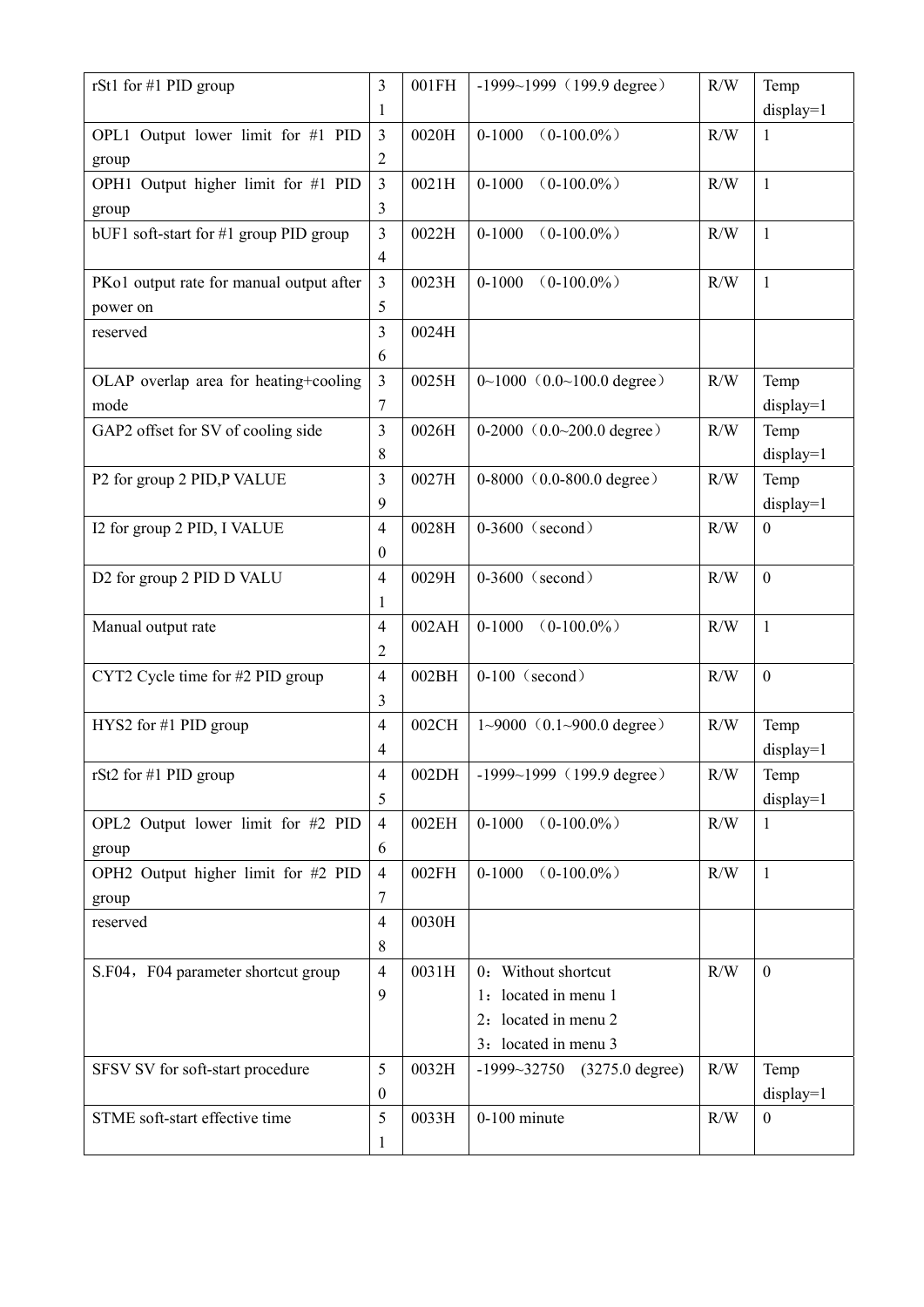| SOUT Soft-start output ratio                     | 5              | 0034H | $0 - 1000$<br>$(0-100.0\%)$    | R/W | $\mathbf{1}$     |
|--------------------------------------------------|----------------|-------|--------------------------------|-----|------------------|
|                                                  | 2              |       |                                |     |                  |
| S.F05 , F05 parameter group shortcut             | 5              | 0035H | 0: Without shortcut            | R/W | $\overline{0}$   |
|                                                  | 3              |       | 1: located in menu 1           |     |                  |
|                                                  |                |       | 2: located in menu 2           |     |                  |
|                                                  |                |       | 3: located in menu 3           |     |                  |
| LBAt loop break alarm checking time              | 5              | 0036H | $0-9999$ seconds               | R/W | $\boldsymbol{0}$ |
|                                                  | $\overline{4}$ |       |                                |     |                  |
| LBAB look break alarm temperature                | 5              | 0037H | 0-99999 (9999.9 degree)        | R/W | Temp             |
| value                                            | 5              |       |                                |     | $display=1$      |
| HBAt loop short circuit alarm checking           | 5              | 0038H | 0-9999 second                  | R/W | $\mathbf{0}$     |
| time                                             | 6              |       |                                |     |                  |
| look<br>short<br>circuit<br><b>HBAB</b><br>alarm | 5              | 0039H | 0-99999 (9999.9 degree)        | R/W | Temp             |
| temperature value                                | 7              |       |                                |     | $display=1$      |
| S.F06, F06 parameter group shortcut              | 5              | 003AH | 0: Without shortcut            | R/W | $\boldsymbol{0}$ |
|                                                  | 8              |       | 1: located in menu 1           |     |                  |
|                                                  |                |       | 2: located in menu 2           |     |                  |
|                                                  |                |       | 3: located in menu 3           |     |                  |
| 1LR alarm lock-in for alarm 1                    | 5              | 003BH | $=0$ lock-in defused           | R/W | $\boldsymbol{0}$ |
|                                                  | 9              |       |                                |     |                  |
| 2LR alarm lock-in for alarm 2                    | 6              | 003CH | $=0$ lock-in defused           | R/W | $\boldsymbol{0}$ |
|                                                  | $\mathbf{0}$   |       |                                |     |                  |
| reserved                                         | 6              | 003DH |                                |     |                  |
|                                                  | 1              |       |                                |     |                  |
| S.F07, F07 parameter group shortcut              | 6              | 003EH | 0: Without shortcut            | R/W | $\boldsymbol{0}$ |
|                                                  | 2              |       | 1: located in menu 1           |     |                  |
|                                                  |                |       | 2: located in menu 2           |     |                  |
|                                                  |                |       | 3: located in menu 3           |     |                  |
| LCK Access protection                            | 6              | 003FH | $0 - 8$                        | R/W | $\boldsymbol{0}$ |
|                                                  | 3              |       |                                |     |                  |
| S.F08, F08 parameter group shortcut              | 6              | 0040H | 0: Without shortcut            | R/W | $\boldsymbol{0}$ |
|                                                  | $\overline{4}$ |       | 1: located in menu 1           |     |                  |
|                                                  |                |       | 2: located in menu 2           |     |                  |
|                                                  |                |       | 3: located in menu 3           |     |                  |
| INP1 Input signal selection                      | 6              | 0041H | See remark 2                   | R/W | $\boldsymbol{0}$ |
|                                                  | 5              |       |                                |     |                  |
| dP Decimal point display                         | 6              | 0042H | Decimal point: 0, 1            | R/W | $\boldsymbol{0}$ |
|                                                  | 6              |       | Analog: $0 \sim 3$             |     |                  |
| Unit display unit selection                      | 6              | 0043H | 0: Celcius                     | R/W | $\boldsymbol{0}$ |
|                                                  | 7              |       | 1: Fahrenheit                  |     |                  |
|                                                  |                |       | 2: without unit                |     |                  |
| LSPL SV lower limit                              | 6              | 0044H | $-19999-99999$ (9999.9 degree) | R/W | Temp             |
|                                                  | 8              |       |                                |     | $display=1$      |
| USPL SV higher limit                             | 6              | 0045H | -19999~99999(9999.9<br>degree) | R/W | Temp             |
|                                                  | 9              |       |                                |     | display=1        |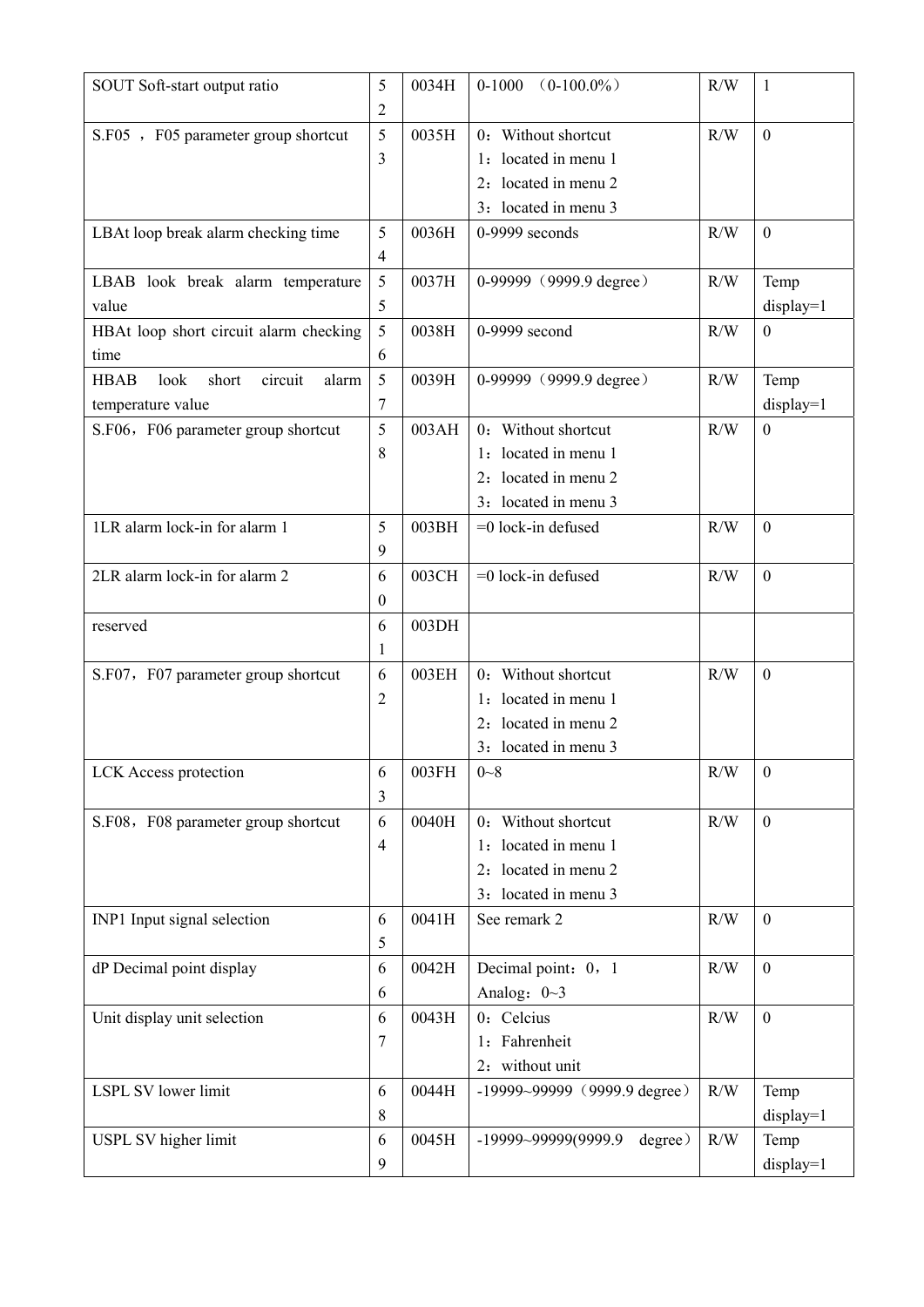| PVoS input offset, same as SC             | 7                        | 0046H | $-1999-9999$ (999.9 degree)      | R/W | Temp             |
|-------------------------------------------|--------------------------|-------|----------------------------------|-----|------------------|
|                                           | $\mathbf{0}$             |       |                                  |     | display=1        |
| PVFt input filter strength                | 7                        | 0047H | $0 - 60$                         | R/W | $\mathbf{0}$     |
|                                           | 1                        |       |                                  |     |                  |
| ANL1 lower limit display for analog       | $\overline{7}$           | 0048H | $-1999-9999$                     | R/W | Refer to dP      |
| input                                     | $\overline{2}$           |       |                                  |     |                  |
| ANH1 higher limit display for analog      | $\tau$                   | 0049H | $-1999-9999$                     | R/W | Refer to dP      |
| input                                     | 3                        |       |                                  |     |                  |
| display for re-transmission lower<br>tRSL | $\overline{7}$           | 004AH | $-19999 - 99999$ (9999.9 degree) | R/W | Temp             |
| limit value                               | $\overline{\mathcal{A}}$ |       |                                  |     | $display=1$      |
| tRSH display for re-transmission higher   | $\tau$                   | 004BH | $-19999 - 99999$ (9999.9 degree) | R/W | Temp             |
| limit value                               | 5                        |       |                                  |     | display=1        |
| ALd1 alarm 1 mode                         | $\overline{7}$           | 004CH | $0 - 23$                         | R/W | $\boldsymbol{0}$ |
|                                           | 6                        |       |                                  |     |                  |
| AH1 alarm 1 hysteresis                    | $\tau$                   | 004DH | 0-99999 (9999.9 degree)          | R/W | Temp             |
|                                           | 7                        |       |                                  |     | $display=1$      |
| ALt1 alarm 1 output delay time            | 7                        | 004EH | 0-9999 second                    | R/W | $\boldsymbol{0}$ |
|                                           | 8                        |       |                                  |     |                  |
| ALd2<br>alarm 2 mode                      | 7                        | 004FH | $0 - 23$                         | R/W | $\boldsymbol{0}$ |
|                                           | 9                        |       |                                  |     |                  |
| AH2<br>alarm 2 hysteresis                 | 8                        | 0050H | 0-99999 (9999.9 degree)          | R/W | Temp             |
|                                           | 0                        |       |                                  |     | $display=1$      |
| alarm 2 output delay time<br>Alt2         | 8                        | 0051H | 0-9999 second                    | R/W | $\boldsymbol{0}$ |
| reserved                                  | 1<br>8                   | 0052H |                                  |     |                  |
|                                           | 2                        |       |                                  |     |                  |
| reserved                                  | 8                        | 0053H |                                  |     |                  |
|                                           | 3                        |       |                                  |     |                  |
| reserved                                  | 8                        | 0054H |                                  |     |                  |
|                                           | 4                        |       |                                  |     |                  |
| (heating/cooling)<br>Oudloutput<br>mode   | 8                        | 0055H | 0: reverse action(heating)       | R/W | $\boldsymbol{0}$ |
| selection                                 | 5                        |       | 1: direct action (cooling)       |     |                  |
| bER1analog output soft-start mode         | 8                        | 0056H | 0:no buffer                      | R/W | $\boldsymbol{0}$ |
|                                           | 6                        |       | 1: buffer on all the time        |     |                  |
|                                           |                          |       | 2:buffer<br>when<br>analog<br>on |     |                  |
|                                           |                          |       | increase                         |     |                  |
| reserved                                  | 8                        | 0057H |                                  |     |                  |
|                                           | 7                        |       |                                  |     |                  |
| RUCY motor travel time                    | 8                        | 0058H | $0-200$ second                   | R/W | $\mathbf{0}$     |
|                                           | 8                        |       |                                  |     |                  |
| reserved                                  | 8                        | 0059H |                                  |     |                  |
|                                           | 9                        |       |                                  |     |                  |
| reserved                                  | 9                        | 005AH |                                  |     |                  |
|                                           | $\boldsymbol{0}$         |       |                                  |     |                  |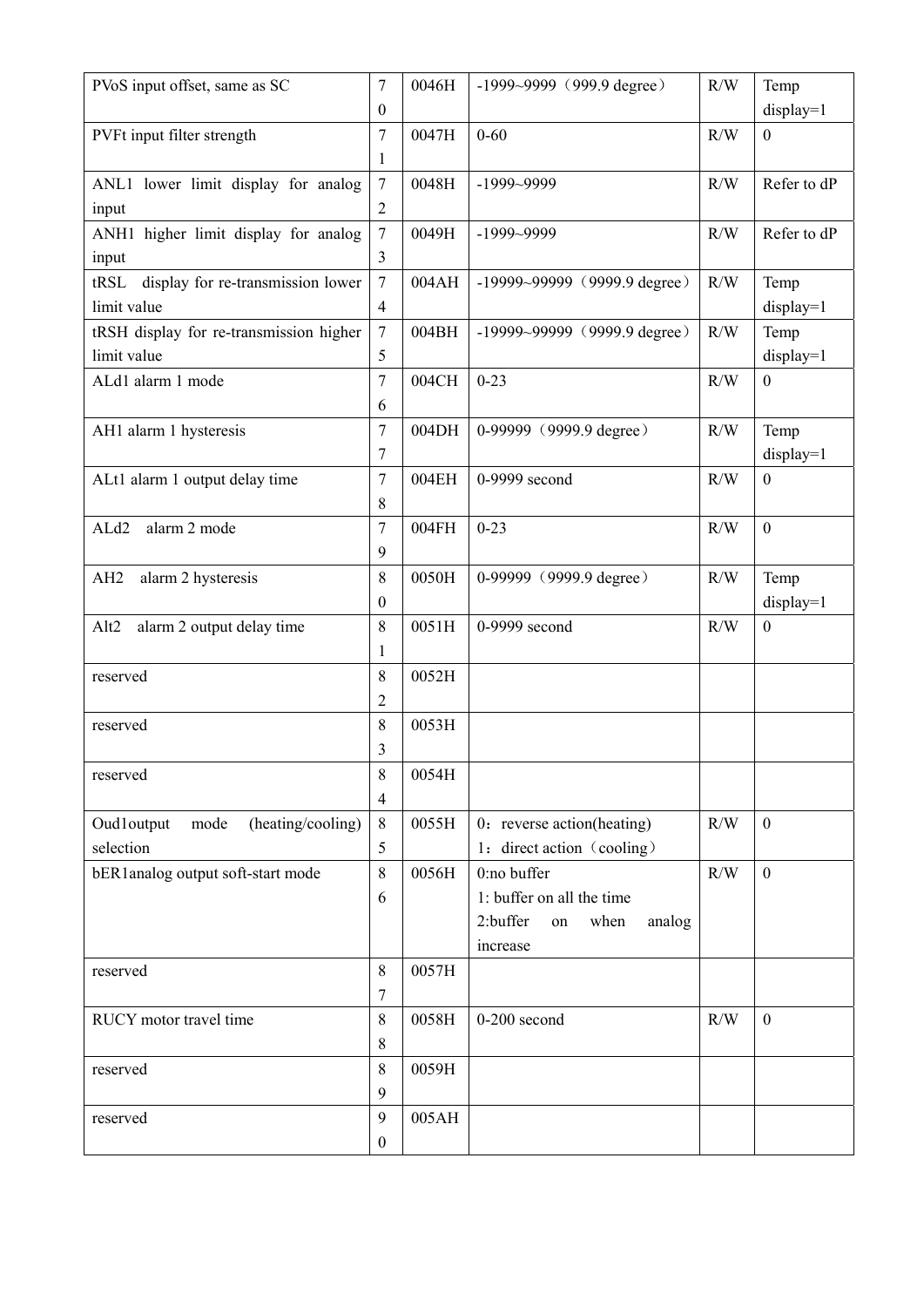| PMd<br>program running mode            | 9                | 005BH | 0: standard mode                 | R/W | $\boldsymbol{0}$ |
|----------------------------------------|------------------|-------|----------------------------------|-----|------------------|
|                                        | 1                |       | 1: temperature constant mode     |     |                  |
|                                        |                  |       | 2: Ramp up mode                  |     |                  |
| tSP timer kick-in temperature          | 9                | 005CH | 0-99999 (9999.9 degree)          | R/W | Temp             |
|                                        | $\overline{2}$   |       |                                  |     | $display=1$      |
| PEND running mode after timer finish   | 9                | 005DH | 0: program END after timer       | R/W | $\boldsymbol{0}$ |
| timing                                 | 3                |       | finish                           |     |                  |
|                                        |                  |       | 1: PID continue work after timer |     |                  |
|                                        |                  |       | finish                           |     |                  |
| Idno address                           | 9                | 005EH | $0 - 255$                        | R/W | $\boldsymbol{0}$ |
|                                        | $\overline{4}$   |       |                                  |     |                  |
| bAUd<br>baud rate                      | 9                | 005FH | 0: 2400bps                       | R/W | $\boldsymbol{0}$ |
|                                        | 5                |       | 4800bps<br>$\mathbf{l}$ :        |     |                  |
|                                        |                  |       | 9600bps<br>2:                    |     |                  |
|                                        |                  |       | $19200$ bps<br>3:                |     |                  |
| Ucr Parity bit                         | 9                | 0060H | $0:$ No parity $(8N1)$           | R/W | $\boldsymbol{0}$ |
|                                        | 6                |       | Odd parity(8O1)<br>l:            |     |                  |
|                                        |                  |       | 2: Even number parity (8E1)      |     |                  |
| EXC1 select relay status when alarm is | 9                | 0061H | 0: Alarm ON, relay on            | R/W | $\boldsymbol{0}$ |
| on                                     | 7                |       | 1: Alarm off, Relay NC           |     |                  |
| A1L1 alarm 1 lock-in selection         | 9                | 0062H | 0: no alarm lock-in              | R/W | $\boldsymbol{0}$ |
|                                        | 8                |       | 1: alarm lock-in                 |     |                  |
| EXC2 select relay status when alarm is | 9                | 0063H | 0: Alarm ON, relay on            | R/W | $\boldsymbol{0}$ |
| on                                     | 9                |       | 1: Alarm off, Relay NC           |     |                  |
| A1L2 alarm 2 lock-in selection         | 1                | 0064H | $0:$ no alarm lock-in            | R/W | $\boldsymbol{0}$ |
|                                        | $\theta$         |       | 1: alarm lock-in                 |     |                  |
|                                        | $\mathbf{0}$     |       |                                  |     |                  |
| reserved                               | 1                | 0065H |                                  |     |                  |
|                                        | $\boldsymbol{0}$ |       |                                  |     |                  |
|                                        | 1                |       |                                  |     |                  |
| reserved                               | 1                | 0066H |                                  |     |                  |
|                                        | $\theta$         |       |                                  |     |                  |
|                                        | $\overline{2}$   |       |                                  |     |                  |
| KA/M Auto/manual switch                | $\mathbf{1}$     | 0067H | 0: No shortcut key               | R/W | $\boldsymbol{0}$ |
|                                        | $\mathbf{0}$     |       | 1: Use A/M key                   |     |                  |
|                                        | 3                |       |                                  |     |                  |
| Run/stop switch<br>$\rm KR/S$          | 1                | 0068H | 0: no shortcut key               | R/W | $\boldsymbol{0}$ |
|                                        | $\mathbf{0}$     |       | 1: use F1 to quick switch        |     |                  |
|                                        | $\overline{4}$   |       | <b>RUN/STOP</b><br>between       |     |                  |
| KATU Auto-tuning shortcut              | $\mathbf{1}$     | 0069H | 0: No shortcut key               | R/W | $\boldsymbol{0}$ |
|                                        | $\theta$         |       | 1: Use F3 as shortcut key        |     |                  |
|                                        | 5                |       |                                  |     |                  |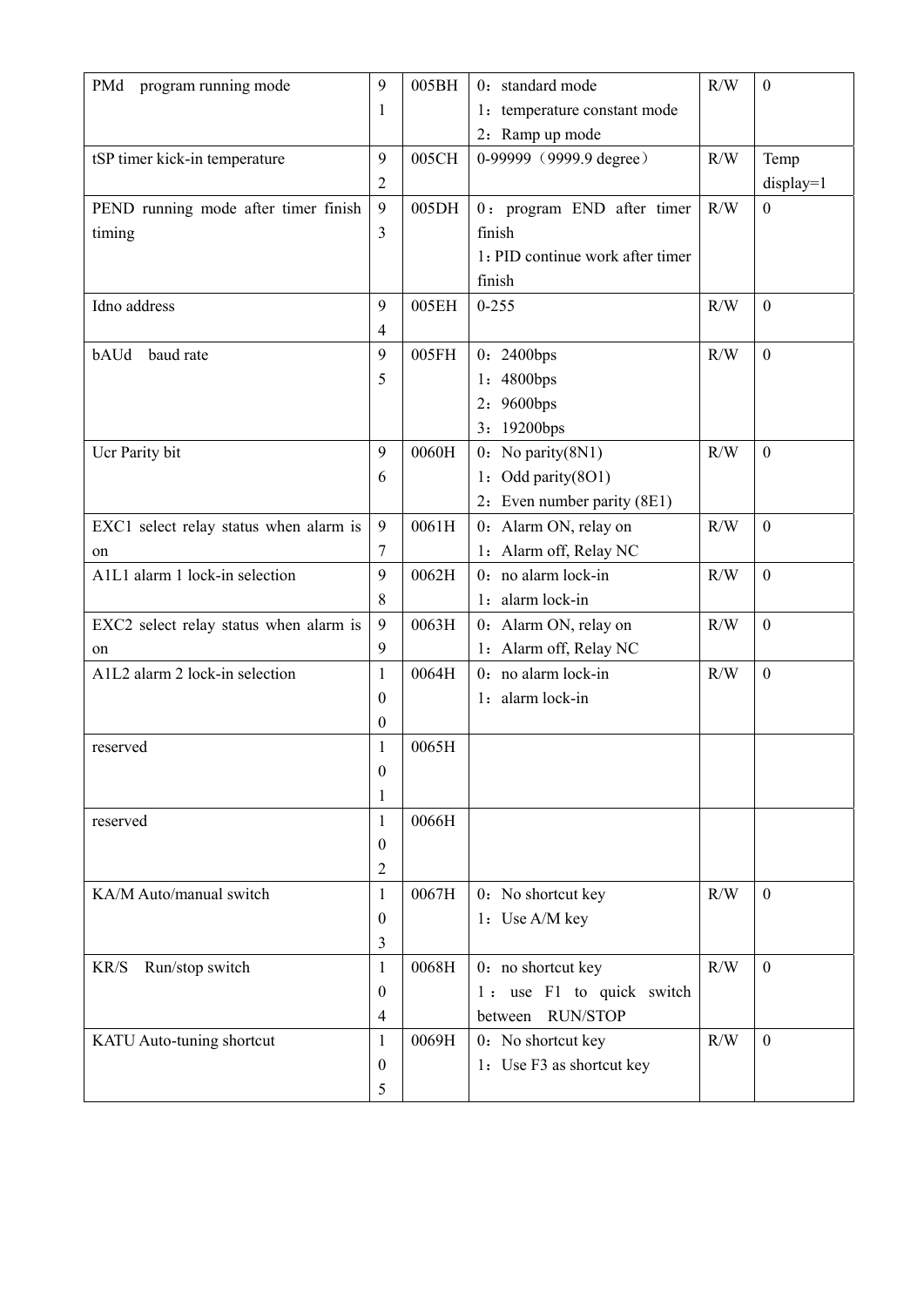| PWON controller running mode after             | 1              | 006AH | 0: PID mode                      | R/W       | $\boldsymbol{0}$ |
|------------------------------------------------|----------------|-------|----------------------------------|-----------|------------------|
| power on                                       | $\theta$       |       | 1: Manual mode                   |           |                  |
|                                                | 6              |       | 2: Stop mode                     |           |                  |
|                                                |                |       | 3: inherit from the mode before  |           |                  |
|                                                |                |       | power off                        |           |                  |
| SFST soft-start function                       | 1              | 006BH | soft-start off<br>0:             | R/W       | $\Omega$         |
|                                                | $\Omega$       |       | 1: Soft-start on                 |           |                  |
|                                                | 7              |       |                                  |           |                  |
| PV/SV re-transmission function<br>tRS          | 1              | 006CH | 0: PV re-transmission            | R/W       | $\theta$         |
|                                                | $\theta$       |       | 1: SV re-transmission            |           |                  |
|                                                | $\,$ 8 $\,$    |       |                                  |           |                  |
| Position feedback configuration<br><b>PFbK</b> | $\mathbf{1}$   | 006DH | 0: no position feedback          | $\rm R/W$ | $\mathbf{0}$     |
|                                                | $\theta$       |       | 1: with position feedback        |           |                  |
|                                                | 9              |       |                                  |           |                  |
| RESV Remote-SV configuration                   | 11             | 006EH | 0: SV panel set                  | R/W       | $\mathbf{0}$     |
|                                                | $\mathbf{0}$   |       | 1: remote SV, panel set disabled |           |                  |
|                                                |                |       | Remote SV, panel set<br>2:       |           |                  |
|                                                |                |       | switchable                       |           |                  |
| SV window display contents<br><b>MONI</b>      | 11             | 006FH | 0: no display MV1, MV2, MVFb     | R/W       | $\mathbf{0}$     |
| configuration                                  | 1              |       | 1: only display MV1, MV2         |           |                  |
|                                                |                |       | 2: only display MVFb             |           |                  |
|                                                |                |       | 3: display MV1, MV2, MVFb        |           |                  |
| bEAM bar graphic display configuration         | 11             | 0070H | 0: indication for MV1%           | R/W       | $\boldsymbol{0}$ |
|                                                | $\overline{2}$ |       | 1: indication for MV2%           |           |                  |
|                                                |                |       | 2indication<br>for               |           |                  |
|                                                |                |       | re-transmission%                 |           |                  |
|                                                |                |       | 3: indication for MVFb%          |           |                  |
| T1UN Timer unit, minutes or seconds            | 11             | 0071H | 0: second                        | R/W       | $\theta$         |
|                                                | $\overline{3}$ |       | 1: minute                        |           |                  |
| REMS manual output ration                      | 11             | 0072H | 0: manual output defined via     | R/W       | $\theta$         |
|                                                | $\overline{4}$ |       | panel                            |           |                  |
|                                                |                |       | 1: manual output ration remote   |           |                  |
|                                                |                |       | setting                          |           |                  |